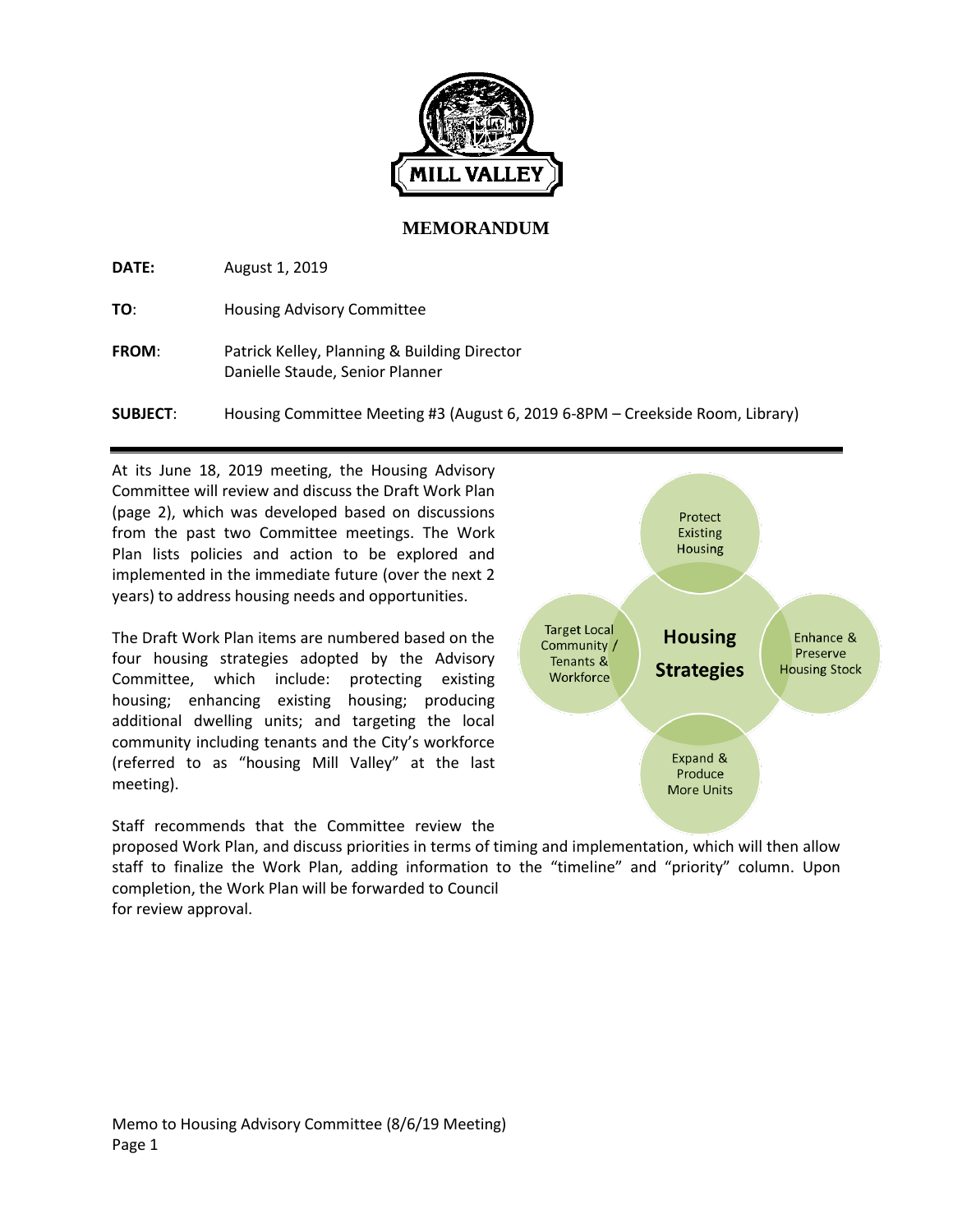## **Draft Housing Advisory Committee Work Plan**

| <b>Category</b>                          | <b>Description</b>                                                                                                                                                                                                                                                                                                                                                                                                                                                                                                                                                                                                                                                                                                                                                                                                                                                       | <b>Timeline</b>                                                               | <b>Notes/Required</b>                                                                                                      | <b>FY19/20</b>   |
|------------------------------------------|--------------------------------------------------------------------------------------------------------------------------------------------------------------------------------------------------------------------------------------------------------------------------------------------------------------------------------------------------------------------------------------------------------------------------------------------------------------------------------------------------------------------------------------------------------------------------------------------------------------------------------------------------------------------------------------------------------------------------------------------------------------------------------------------------------------------------------------------------------------------------|-------------------------------------------------------------------------------|----------------------------------------------------------------------------------------------------------------------------|------------------|
|                                          |                                                                                                                                                                                                                                                                                                                                                                                                                                                                                                                                                                                                                                                                                                                                                                                                                                                                          |                                                                               | <b>Resources</b>                                                                                                           | <b>Priority?</b> |
| Protect (P) Units                        | P1: Demolition Regulations. Consider policies that<br>discourage demolition of multi-family units, such as<br>demolition by neglect ordinances, 1-to-1 unit<br>replacement of units,<br>and/or "grandfathering"<br>renovation of non-conforming buildings or number of<br>units on site.                                                                                                                                                                                                                                                                                                                                                                                                                                                                                                                                                                                 |                                                                               | Staff and City<br>Attorney                                                                                                 |                  |
| Enhance (E) and<br><b>Preserve Units</b> | E1: Soft Story Regulations. Identify multi-family soft<br>story structures. Consider regulations requiring safety<br>upgrades/retrofits to the soft story. As part of the<br>discussion, consider options that will not adversely<br>impact affordability of units by increasing rent or<br>"luxuryifying" units.                                                                                                                                                                                                                                                                                                                                                                                                                                                                                                                                                        | Conduct after<br>demolition<br>ordinance                                      | Inventory required<br>to identify sites.<br>Staff and City<br>Attorney                                                     |                  |
| Produce<br>Additional (A)<br>Units       | A1: Junior / Accessory Dwelling Units (ADUs). Update<br>ADU regulations to include Junior ADUs, and modify<br>regulations for those ADUs receiving additional square<br>footage to build an ADU ("Floor Area Bonus").                                                                                                                                                                                                                                                                                                                                                                                                                                                                                                                                                                                                                                                    | In progress                                                                   | Staff and City<br>Attorney                                                                                                 | Yes              |
|                                          | A2: Leverage underutilized housing (e.g. single-<br>occupancy homes such as seniors and empty nesters).<br>Identify opportunities within an existing single family<br>home to allow for home-sharing and/or J/ADU. Foster<br>the conversation through outreach, online website<br>resources, and consider technical assistance to help and<br>facilitate an owner's interest in converting space.                                                                                                                                                                                                                                                                                                                                                                                                                                                                        | In association<br>with SB2 Grant                                              | In conjunction with<br>local<br>jurisdictions/SB2<br>Grant Funding to<br>promote ADUs.<br>Staff and<br>consultants         |                  |
|                                          | A3: J/ADU technical assistance. Utilize trust funds to<br>facilitate new ADUs that are rented to the City's<br>workforce.                                                                                                                                                                                                                                                                                                                                                                                                                                                                                                                                                                                                                                                                                                                                                | Could be follow-<br>on work<br>associated with<br>A2 above.                   | Technical<br>assistance requires<br>funding source and<br>3 <sup>rd</sup> party to assist                                  | Yes              |
|                                          | A4: Incentives to Build New Multi-Family Units.<br>Address constraints to producing new housing (Chapter<br>2 Housing Element) and consider ways to reduce<br>constraints and/or facilitate the production of new<br>housing, particularly "attainable" and below market-<br>rate housing. Discussion items include:<br>· Revisiting land use designations (e.g. modify<br>commercial zones to "mixed use" zones to<br>facilitate residential housing as sustainable or as a<br>part of any new development project in<br>commercial areas);<br>· Evaluation of parking ratios to incentivize a<br>particular type of housing (e.g. rental projects,<br>units under a certain size or bedroom count);<br>• Removing conditional use requirement<br>for<br>residential projects in commercial areas;<br>• Inclusionary housing requirements; and/or<br>• Development fees | Review of<br>Housing<br>Constraints<br>contained in<br><b>Housing Element</b> | Staff and City<br>Attorney. Some<br>items, such as<br>exploring parking<br>ratios, may require<br>consultant<br>resources. |                  |

Memo to Housing Advisory Committee (8/6/19 Meeting) Page 2